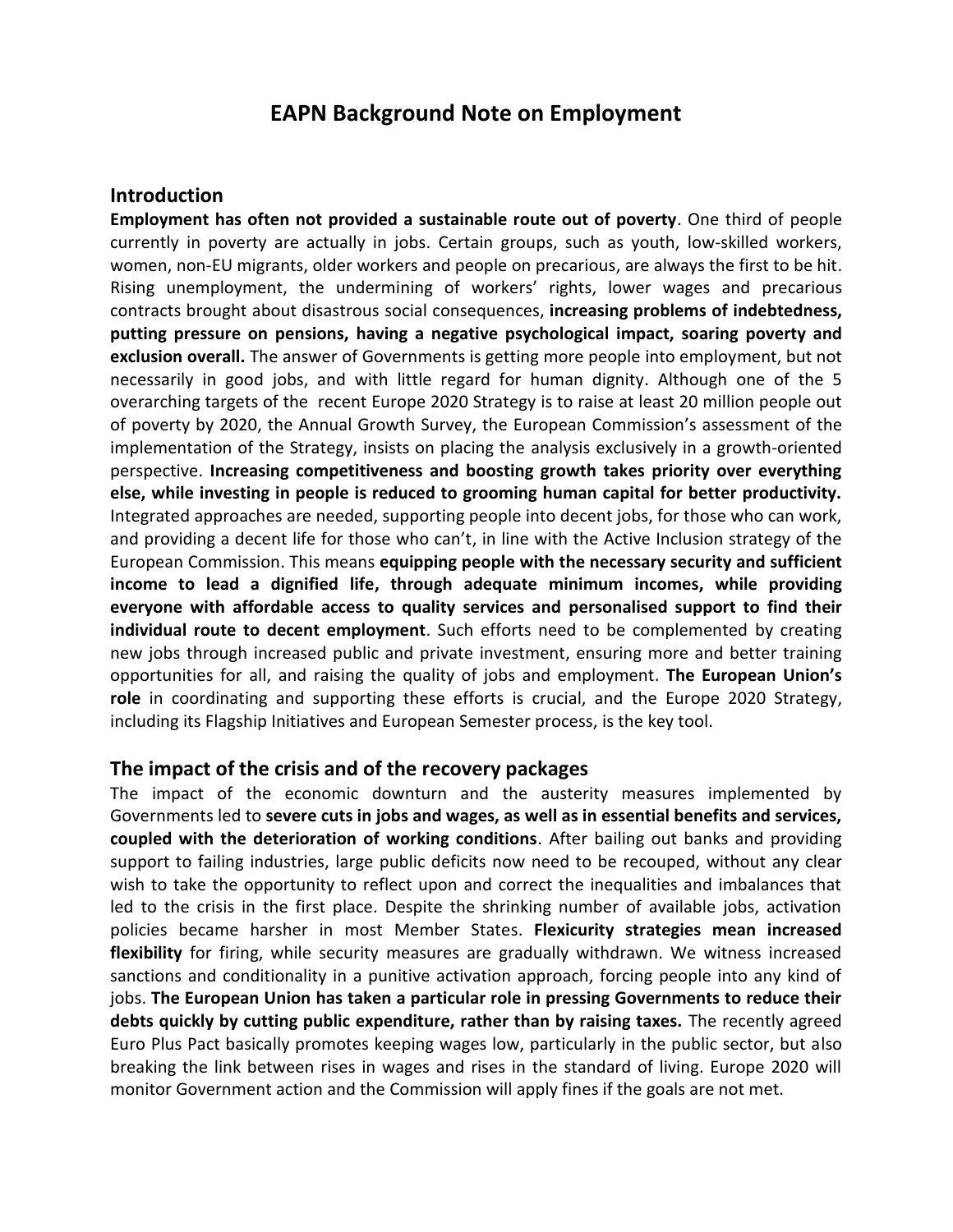### **Job creation**

**The creation of real, sustainable, additional jobs is a priority in the context of severe job cuts.** Europe 2020 (Joint Employment Report and Flagship Initiative on Skills and Jobs) speak openly about strengthened links between employment and industrial policy to **stimulate job creation in the mainstream economy**. This is a welcome change of focus towards the demand side, much needed in a context of shrinking job opportunities. There is increased acknowledgement of **the potential of the services sector** to create jobs, particularly at the EU level, but little is being done by Governments to invest in them - instead, austerity cuts have hit this sector particularly. Especially in the area of health and care, investment would not only create employment, but also respond to increasing needs on the ground. **Social economy** provides 10 million jobs in the EU, and has been recently picked up by the European Flagship against Poverty as an important source of social innovation. This **needs to be better supported** with recommendations and measures to foster its development, including better targeting of Structural Funds to this area.

# **Supporting people towards the labour market**

Governments favour reducing public debts by getting people into jobs as fast as possible. While the proposed employment could be precarious, temporary, poorly paid or otherwise unsuitable, **harsher sanctions, including reduction or loss of benefits**, are enforced upon those refusing offers. Support for employment should be anchored in **the respect for human dignity**, and strategies must focus on people's individual needs, rather than seeing them as economic units. This approach should **recognize the very different needs and obstacles faced by specific groups** – women, lone parents, people with disabilities or health difficulties, migrants and ethnic minorities including Roma, but also those who suffer long-term unemployment and poverty. The focus of activation policies should be to **develop a pathway to social inclusion and to full participation in society**. This requires also tackling issues such as difficulties over income, housing, debt, loneliness, health conditions, low social skills, communication, language, training qualifications etc. **Access to affordable, quality services and adequate income support** while returning to the labour market play a key role, as mandated by the Active Inclusion Strategy.

# **Inclusive labour markets**

While most policies are geared to bringing people closer to the labour market, while not enough is done to **open up the labour markets to the people,** by rendering them more inclusive. Commitment is needed to step-up anti-discrimination measures, including **legislation, awareness raising campaigns, and equality training** for employment services, employers and workers. Measures need to be aimed equally at access to employment, to services, and to education. But inclusive labour markets do not only mean better opportunities for vulnerable groups, but **a better employment experience for everyone**. Flexible working arrangements and affordable, quality care services are crucial for parents, while equal opportunities employers need to be able to adapt working environments for people with disabilities. **Corporate Social Responsibility** can play a key role in ensuring that the work environment, as well as working time, are respectful of people's personal circumstances and responsibilities, while enforcing employment protection and other social rights.